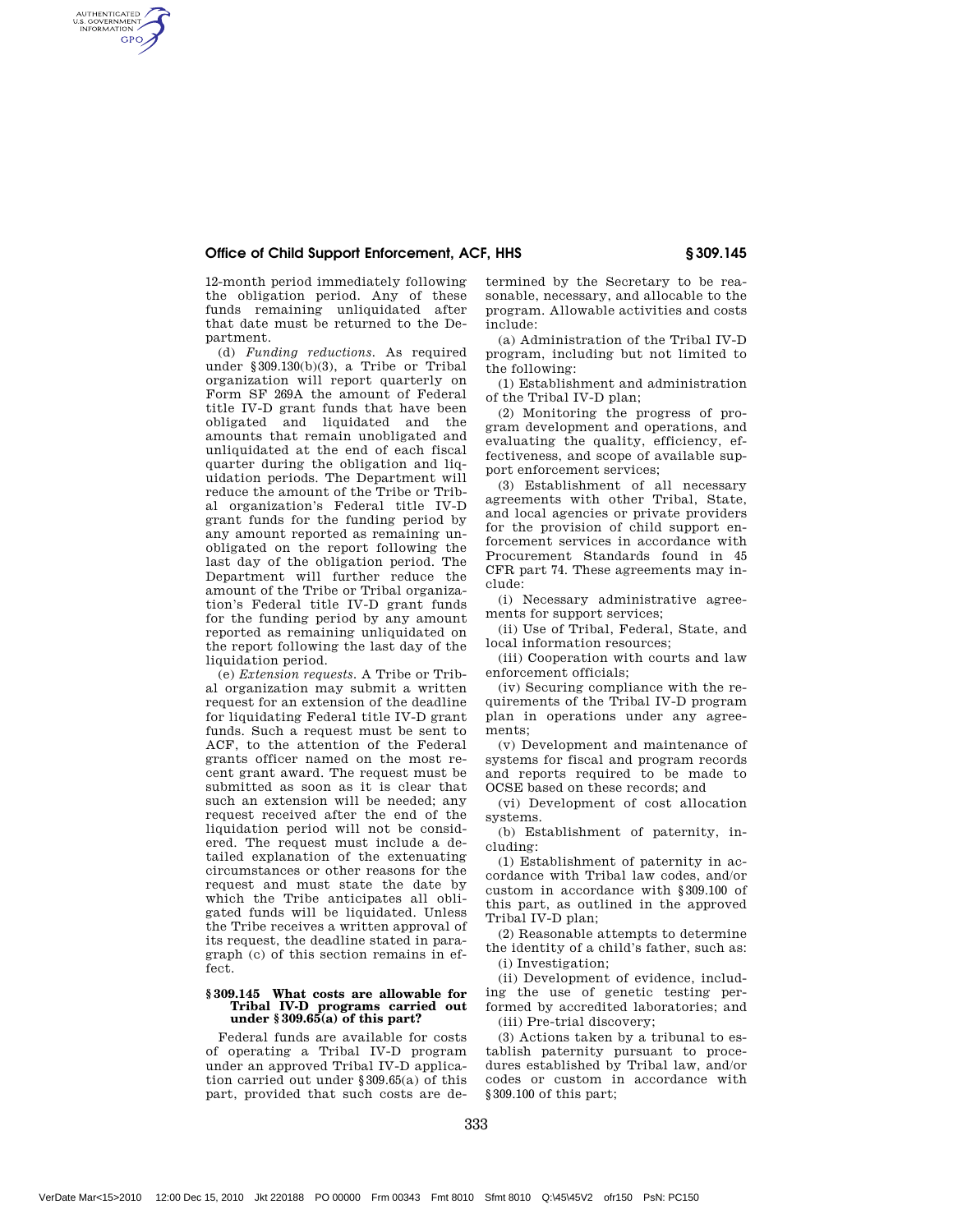(4) Identifying accredited laboratories that perform genetic tests (as appropriate); and

(5) Referrals of cases to another Tribal IV-D agency or to a State to establish paternity when appropriate.

(c) Establishment, modification, and enforcement of support obligations, including:

(1) Investigation, development of evidence and, when appropriate, court or administrative actions;

(2) Determination of the amount of the support obligation (including determination of income and allowable non-cash support under Tribal IV-D guidelines, if appropriate);

(3) Enforcement of a support obligation, including those activities associated with collections and the enforcement of court orders, administrative orders, warrants, income withholding, criminal proceedings, and prosecution of fraud related to child support; and

(4) Investigation and prosecution of fraud related to child and spousal support cases receiving services under the IV-D plan.

(d) Collection and disbursement of support payments, including:

(1) Establishment and operation of an effective system for making collections and identifying delinquent cases and collecting from them;

(2) Referral or transfer of cases to another Tribal IV-D agency or to a State IV-D program when appropriate; and

(3) Services provided for another Tribal IV-D program or for a State IV-D program.

(e) Establishment and operation of a Tribal Parent Locator Service (TPLS) or agreements for referral of cases to a State PLS, another Tribal PLS, or the Federal PLS for location purposes.

(f) Activities related to requests to State IV-D programs for enforcement services for the Federal Income Tax Refund Offset.

(g) Establishing and maintaining case records.

(h) Automated data processing computer systems, including:

(1) Planning efforts in the identification, evaluation, and selection of an automated data processing computer system solution meeting the program requirements defined in a Tribal IV–D

§ 309.145 45 CFR Ch. III (10–1–10 Edition)

plan and the automated systems requirements in part 310 of this chapter;

(2) Installation, operation, maintenance, and enhancement of a Model Tribal IV–D System as defined in and meeting the requirements of part 310 of this title;

(3) Procurement, installation, operation and maintenance of essential Office Automation capability;

(4) Establishment of Intergovernmental Service Agreements with a State and another comprehensive Tribal IV–D agency for access to the State or other Tribe's existing automated data processing computer system to support Tribal IV–D program operations, and Reasonable Costs associated with use of such a system;

(5) Operation and maintenance of a Tribal automated data processing system funded entirely with Tribal funds if the software ownership rights and license requirements in  $$310.25(c)(1)$  are met; and

(6) Other automation and automated data processing computer system costs in accordance with instructions and guidance issued by the Secretary.

(i) Staffing and equipment that are directly related to operating a Tribal IV-D program.

(j) The portion of salaries and expenses of a Tribe's chief executive and staff that is directly attributable to managing and operating a Tribal IV-D program.

(k) The portion of salaries and expenses of tribunals and staff that is directly related to required Tribal IV-D program activities.

(l) Service of process.

(m) Training on a short-term basis that is directly related to operating a Tribal IV-D program.

(n) Costs associated with obtaining technical assistance that are directly related to operating a IV-D program, from non-Federal third-party sources, including other Tribes, Tribal organizations, State agencies, and private organizations, and costs associated with providing such technical assistance to public entities.

(o) Any other costs that are determined to be reasonable, necessary, and allocable to the Tribal IV-D program in accordance with the cost principles in OMB Circular A–87. The total amount